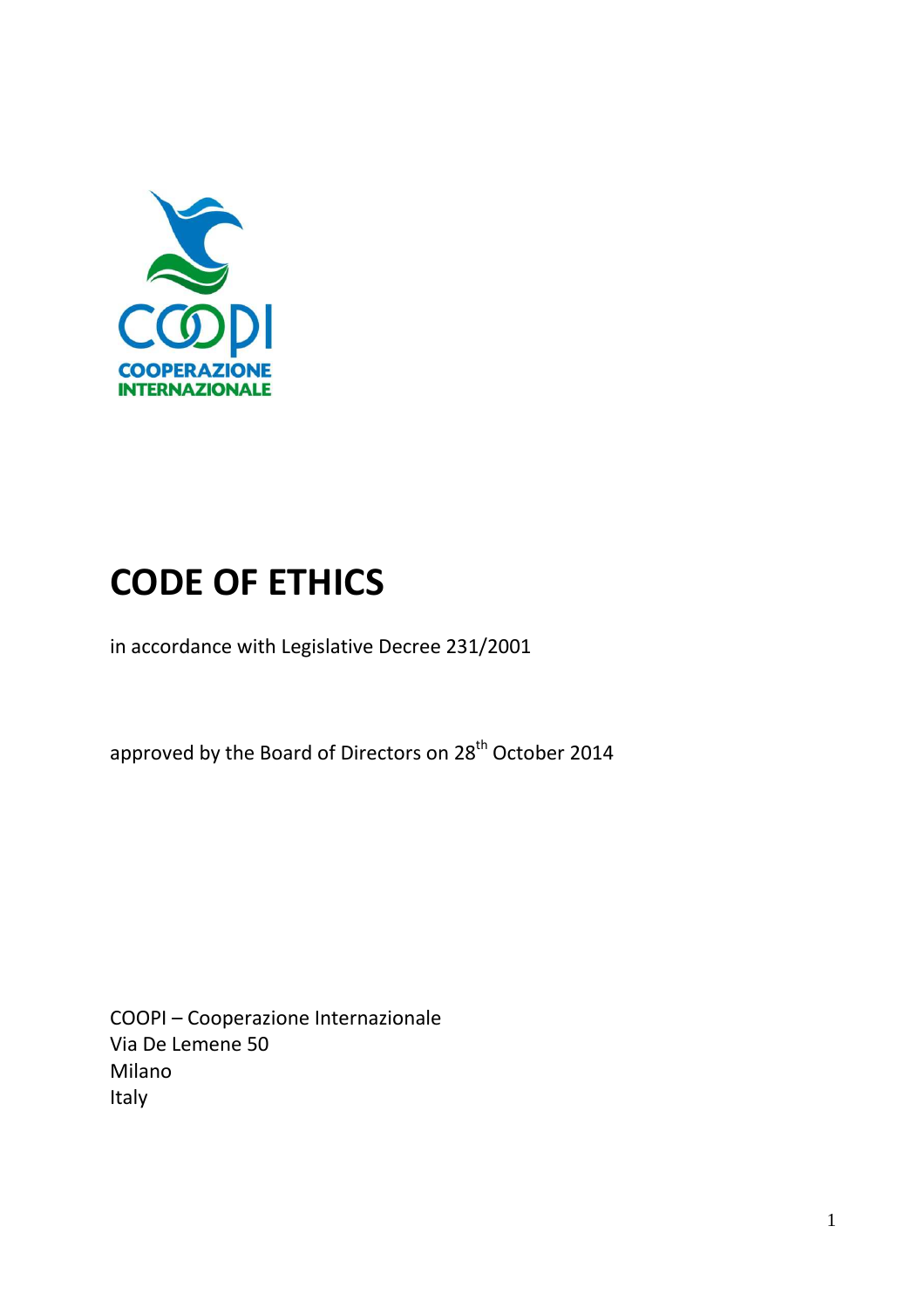| 3.2 - Accounting records and financial statements, prospectuses and similar documents  9 |  |
|------------------------------------------------------------------------------------------|--|
|                                                                                          |  |
|                                                                                          |  |
|                                                                                          |  |
|                                                                                          |  |
|                                                                                          |  |
|                                                                                          |  |
|                                                                                          |  |
|                                                                                          |  |
|                                                                                          |  |
|                                                                                          |  |
|                                                                                          |  |
|                                                                                          |  |
|                                                                                          |  |
|                                                                                          |  |
|                                                                                          |  |
|                                                                                          |  |
|                                                                                          |  |
|                                                                                          |  |

# Summary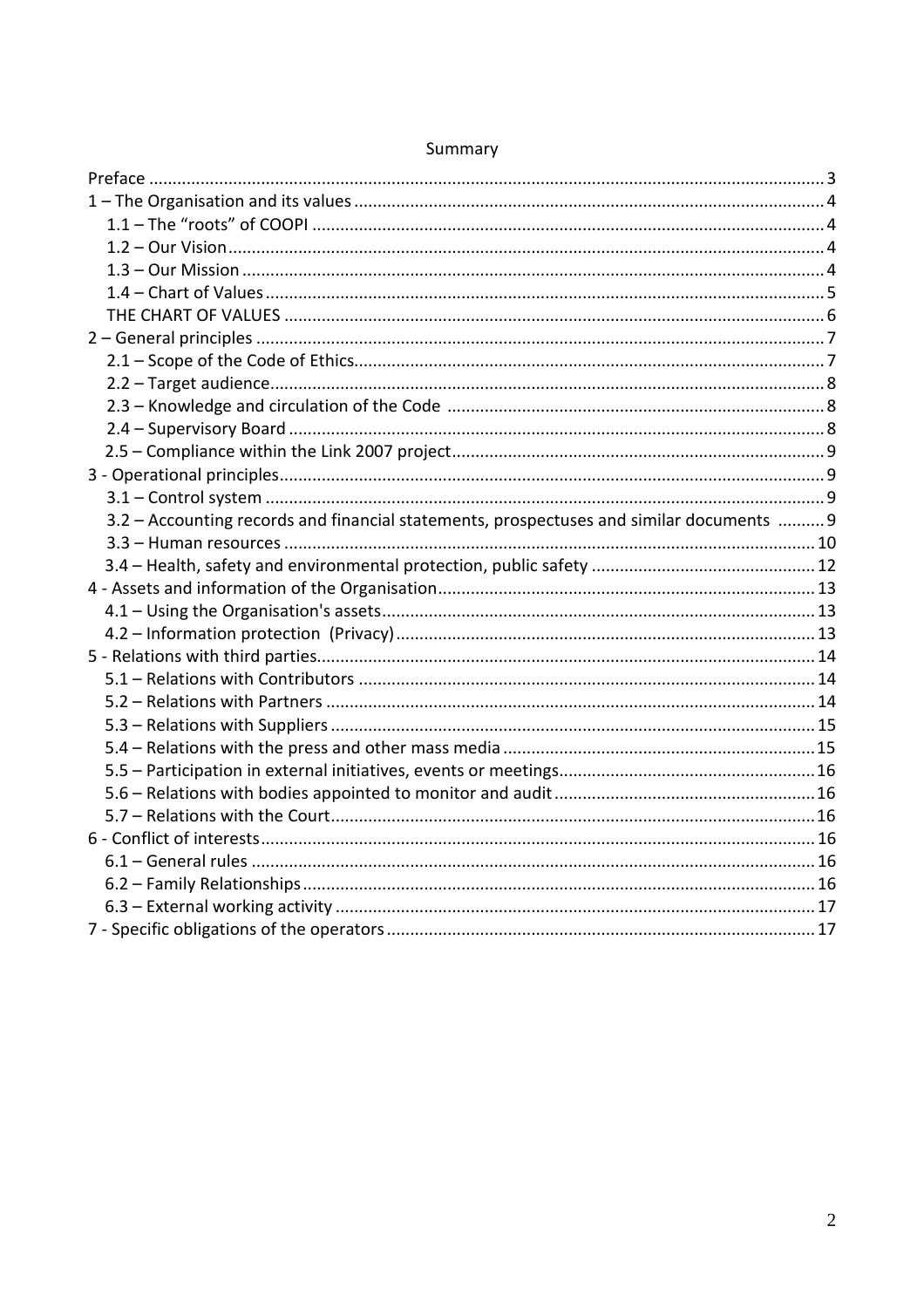## **Preface**

Credibility and reputation have an inestimable importance for NGOs that work in heterogeneous economic, political, social and cultural contexts. It is therefore essential to clearly express the common values, principles and responsibilities to be adopted in interactions with contributors and financiers, with beneficiaries and the communities we work with, with our project partners, with the people who work with us and with any parties that have a vested interest in our activities.

Values and principles developed over the course of our history are consistent with our Vision and our Mission and are stated in our Chart of Values.

The Code of Ethics, with reference to the Chart of Values, highlights the rights, duties and responsibilities of all operators, co-operators, volunteers and consultants of COOPI.

The understanding of and compliance with the Code of Ethics by all members of COOPI is decisive in guaranteeing efficiency, reliability and excellence in our activities.

A primary objective of the self-discipline which COOPI has adopted in order to fulfil the requirements indicated by the Italian law D.Lgs 231/2001 and which is expressed in the following documents:

- Code of Ethics

- Organisational and Control Model

COOPI undertakes to promote awareness of both and monitors their observance.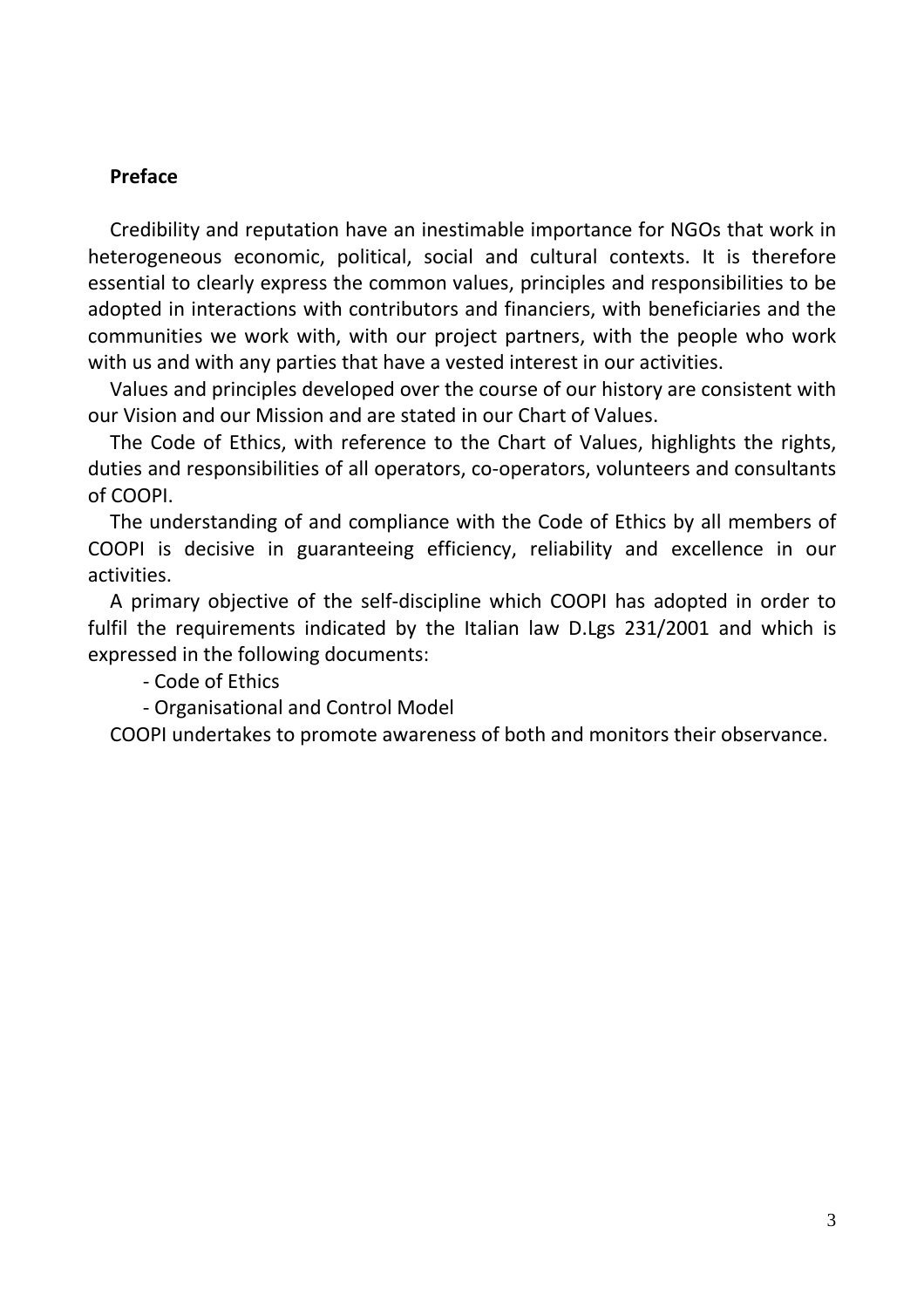#### **1 – The Organisation and its values**

#### **1.1 – The "roots" of COOPI**

The soul of COOPI was padre Vincenzo Barbieri (1931-2010): the founder of the association, who was also its president for the last few decades, dedicated all his life to the underprivileged, personally assisting immigrants in Italy and working on long distance projects to support children in Africa.

COOPI was founded on April  $15<sup>th</sup>$  1965 in Milan. Its long history started even earlier, at the end of the 50s (brief description in appendix A).

Padre Barbieri was not only the leading figure and president of this extraordinary experience, but also a stable reference point for the values, style and strategic decisions that made COOPI an important non-governmental organisation.

In 2010 the COOPI Association was turned into a Participatory Foundation, as an adequate tool to facilitate the extension of its operational responsibilities concerning the development of projects in each country and to allow governance with more flexible structures, suitable for managing the organisational complexity, with greater ability in creating networks between various departments.

Nowadays COOPI is one of the largest and most important Italian NGOs. It has a general manager, several area managers and hundreds of operators working in Africa, South America, Asia and Europe. Moreover COOPI has a solid social membership base and thousands of friends in Italy and across the world.

Our projects and actions require outstanding specialisation, professional skills, organisational structures and financial resources. However, the values and the enthusiasm of our staff are the same as those our volunteers used to have.

COOPI's history evolves and renews constantly in order to be increasingly efficient in responding to the needs of the underprivileged all over the world. Its evolution and innovation have, however, never betrayed the original spirit of the association.

#### **1.2 – Our Vision**

COOPI dreams of a world without poverty, able to mirror the ideals of equality and justice, sustainable development and social cohesion thanks to the coming together and cooperation between all people.

#### **1.3 – Our Mission**

With the engagement, motivation, determination and professionalism of its staff, COOPI aims at contributing to fight poverty and develop the communities it works with all over the world by intervening in emergency situations, reconstruction and development in order to achieve a better balance between the North and the South of the world, between developed and underdeveloped or developing areas.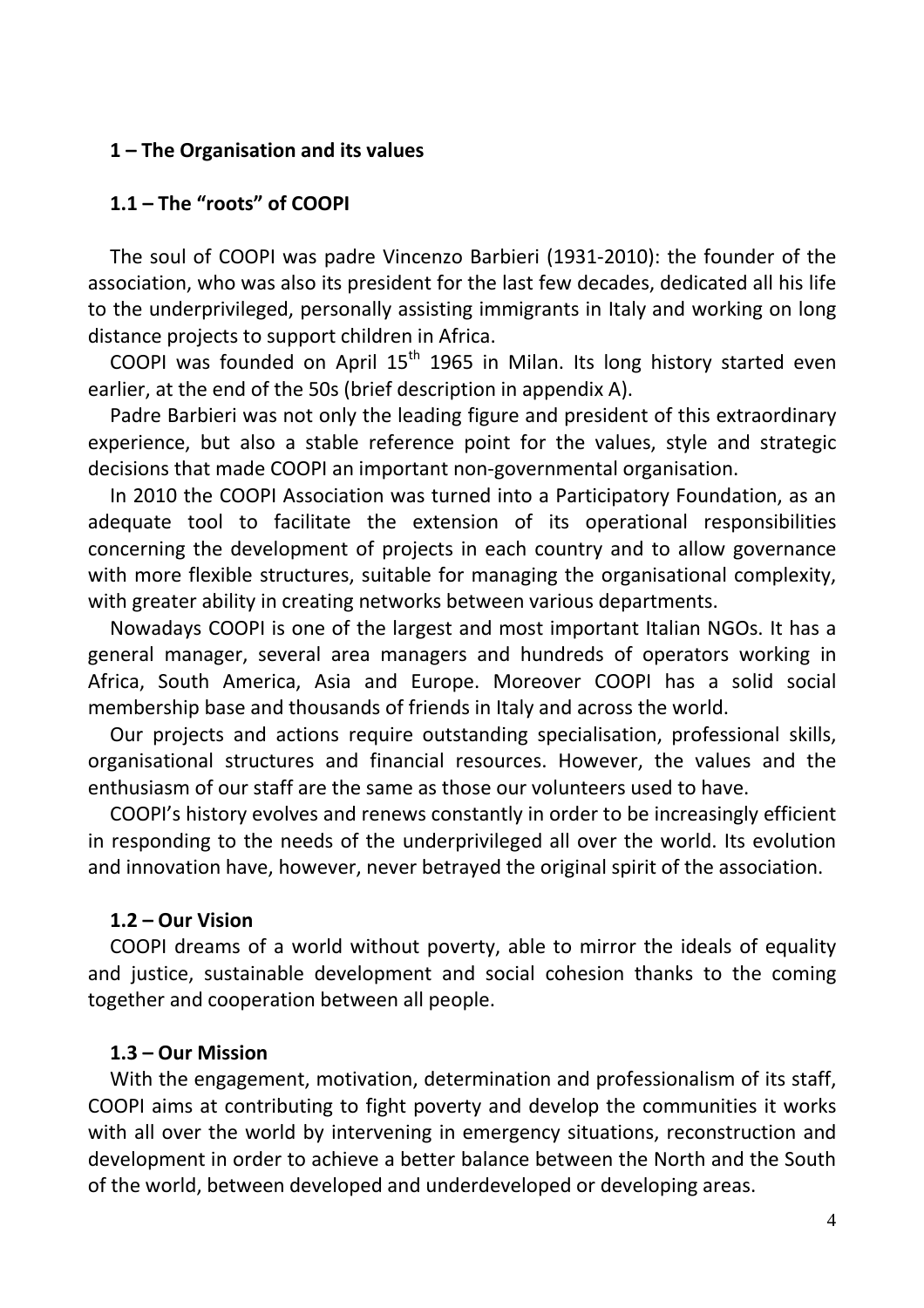## **1.4 – Chart of Values**

 $\overline{a}$ 1

The development of COOPI's activities in Italy and abroad is based on the safeguard and promotion of human rights, which are the inalienable and essential rights of human beings and the foundation for the creation of societies based on equality, solidarity and the repudiation of war and for the safeguard of civil, political, social, economic and cultural rights and for the so called third generation rights: the right to self-determination, peace, development and environmental protection.

COOPI repudiates any kind of discrimination, corruption<sup>1</sup>, forced labour and child labour. Particular attention will be paid to the recognition and safeguard of the dignity, freedom and equality of human beings, the safeguard of employment and trade-union freedom, of health, safety, and of the environment. Attention will also be focused on values and principles concerning transparency, sustainable development and efficiency, as stated by International Agreements.

Make a promise, offer or give a benefit that can influence the decisions made by a public officer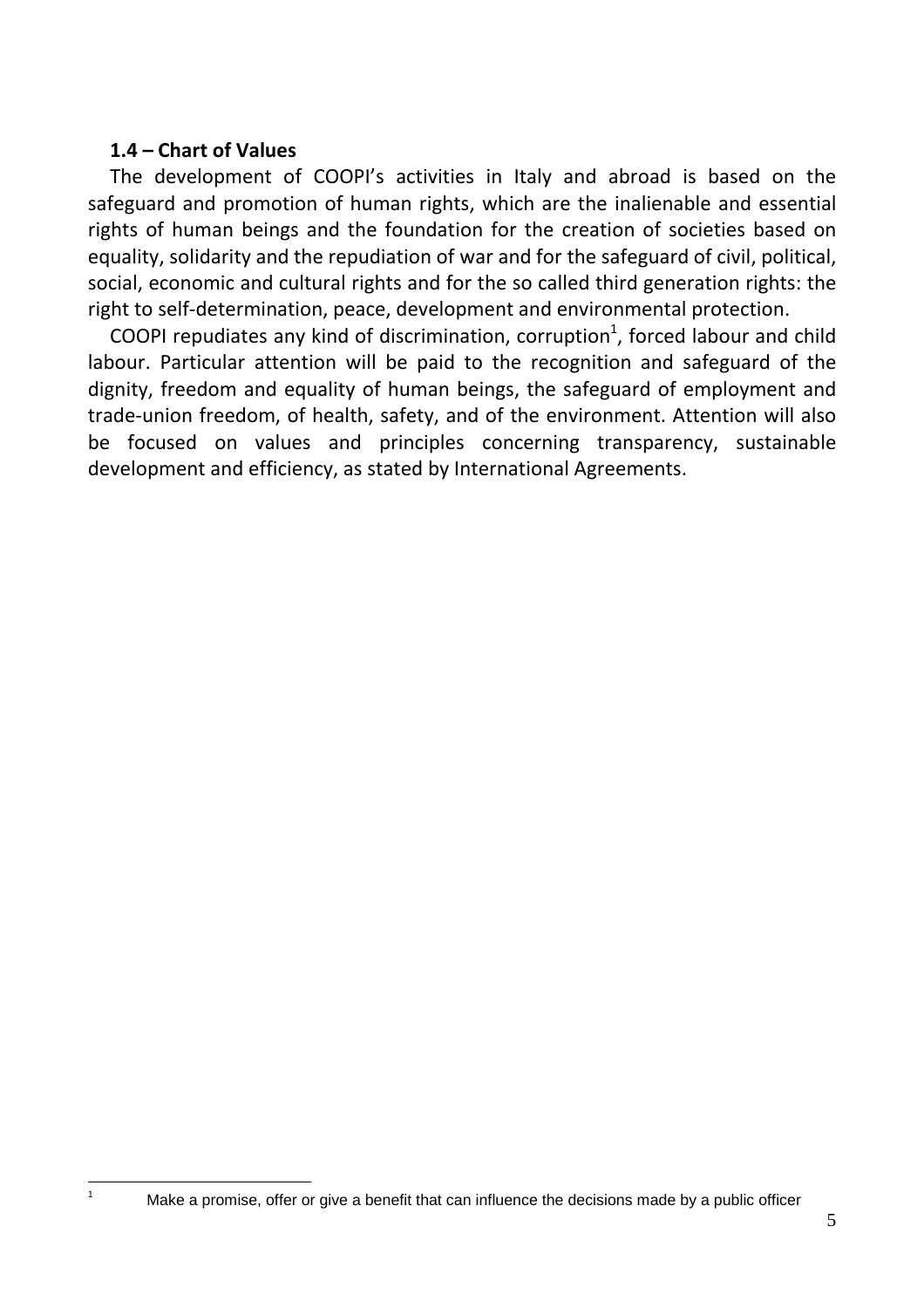# **THE CHART OF VALUES**

- *1. Solidarity: Coopi aims at spreading and affirming the culture of solidarity through information and by raising awareness for the safeguard and respect of the fundamental rights of all people, as stated in the Universal Declaration of Human Rights of the United Nations*
- *2. Transparency: Coopi undertakes to manage the collected funds efficiently and to report back to all public and private contributors*
- *3. Neutrality: Coopi's actions are totally independent from private interests and governmental policies, keeping an equal distance from all political parties and religious confessions*
- *4. Participation: Coopi involves local institutions, communities, associations and organisations to analyse problems and identify suitable solutions which respect the culture and customs of the benefiting communities*
- *5. Sustainability: Coopi implements its projects enhancing the value of local facilities, economic resources and personnel in order to guarantee a concrete and long-lasting development of the countries in which it operates*
- *6. Responsibility: Coopi constantly evaluates the efficiency of its interventions, checking the qualities and capabilities of local partners in order to ensure the sustainability of the project*
- *7. Transfer of knowledge: Coopi spreads expertise so that the benefiting communities can work in an autonomous and independent way*
- *8. Innovation: Coopi seeks to constantly enhance its expertise, by improving the methods and operative strategies needed to implement innovative and increasingly efficient approaches*
- *9. Respect for diversity and fighting against discrimination: Coopi strives to nurture cultures and differences in its firm belief that this is a necessary condition for progress*
- 10. *Empowerment of human resources: Coopi respects the rights and upholds the safety of its collaborators and volunteers, acknowledging their professional work in compliance with the international laws and the laws of the Country in which they are working.*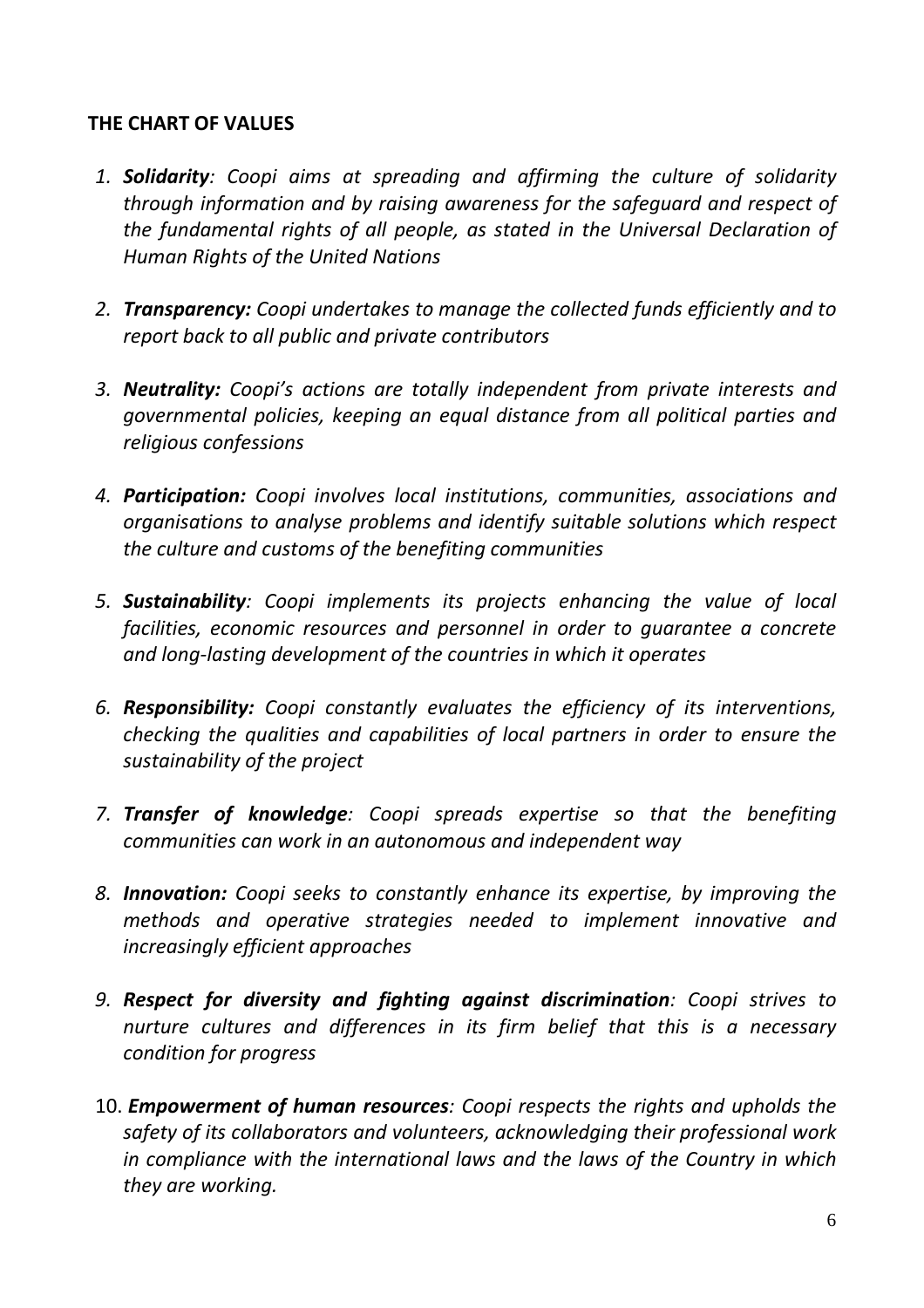# **2 – General principles**

Compliance with the law, with internal procedures, regulations and self-discipline codes, as well as ethical integrity and honesty are a constant commitment and duty for all COOPI partners<sup>2</sup> and must characterise the behaviour of the whole organisation.

The management of the projects and of their work must be carried out within a framework of transparency, honesty, correctness, good faith, and with full respect to the laws and rules put in place in order to safeguard the Organisation.

In no way does a conviction of acting for the advantage of or in the interests of COOPI justify, not even in part, the adoption of or the carrying out of behaviours which are dishonest or in contrast with the principles and the contents of the Code of Ethics.

Relationships between COOPI operators at all levels must be based on the principles of and behaviour marked by cooperation, loyalty and mutual respect.

# **2.1 – Scope of the Code of Ethics**

The Code of Ethics refers to values stated in the Chart of Values and to the principles stated in the following international agreements:

- Universal Declaration of Human Rights of the United Nations
- ILO (International Labour Organization)'s Fundamental Conventions
- UN Convention on the Rights of the Child-CRC
- UN Convention on the Elimination of All Forms of Discrimination against Women (CEDAW)
- Italian law on child prostitution (Law no. 269 of August  $3^{rd}$  1998.)

It states the rights, duties and responsibilities of operators, volunteers, consultants and all those who cooperate with COOPI. It aims at safeguarding the reputation of COOPI as well as the people who work for it in Italy or abroad, regardless of the contractual agreements between the parties, by helping to prevent any of the inappropriate and illegal behaviour stated in and penalised by Legislative Decree 231/2001.

The Code of Ethics is expressed and implemented in the activities carried out and identifies a number of specific types of behaviour that are:

• encouraged, or

 $\overline{a}$ 

• are not accepted by the organisation and are therefore curbed by specific measures*.* 

<sup>2</sup> Operator means any person working with COOPI at any organisational level for a short or a long period of time regardless of the contract she/he has: volunteer, project-co-worker, employee, consultant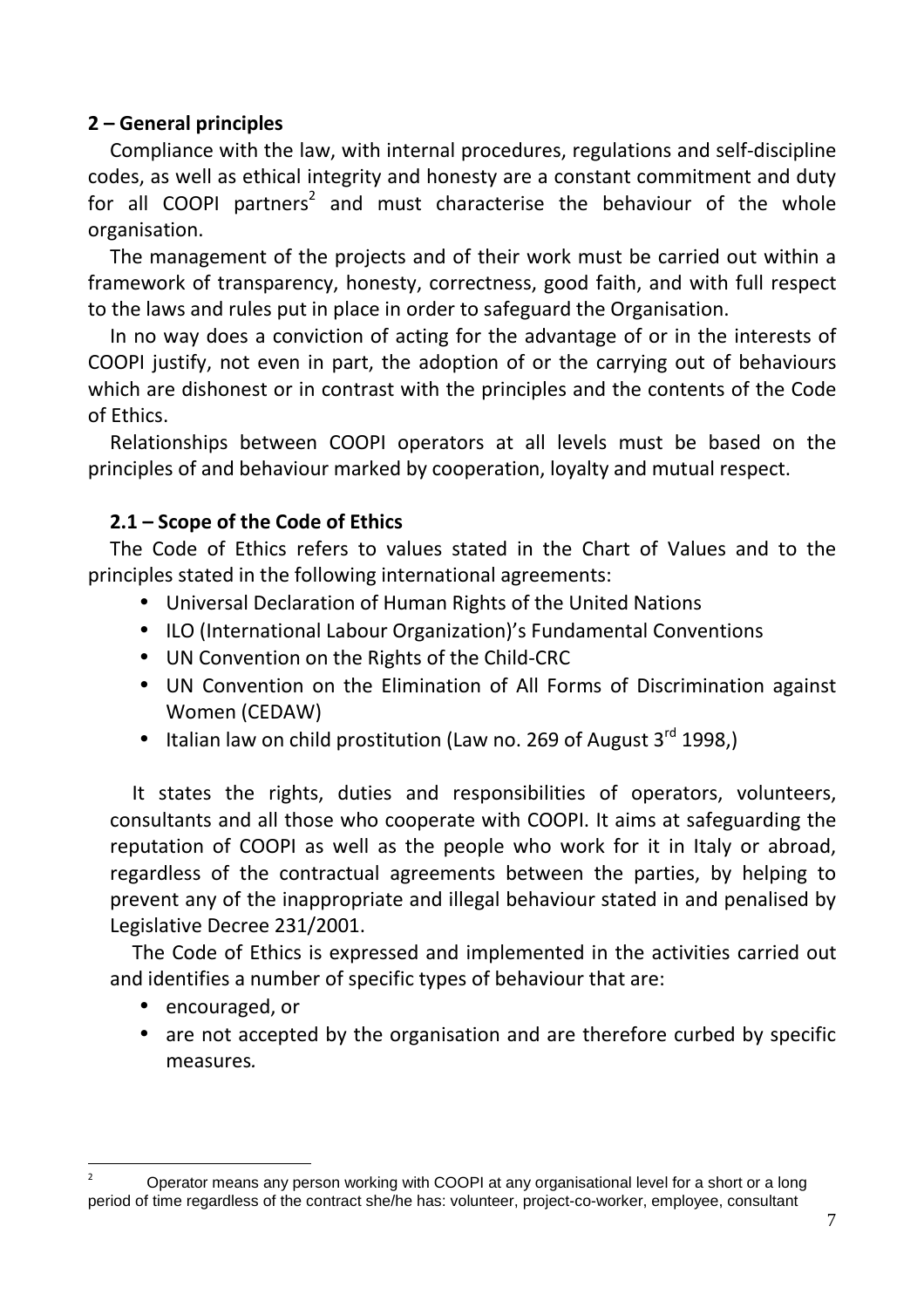## **2.2 – Target audience**

The target audience of the Code of Ethics are:

- The operators of COOPI without distinction or exception, within their activities and responsibilities, in the awareness that compliance with the Code is fundamental for the quality of their professional performance.
- All those individuals or legal entities who, for whatever reason, collaborate with or engage in a relationship with COOPI, without any exception and independently of the type of relationship and its economic nature (for example: suppliers of goods and services, contractors, professionals, beneficiaries of projects, or public administrations of international, national or local importance);
- Contributors, financiers and anyone who voluntarily contributes to support and develop COOPI.

# **2.3 – Knowledge and circulation of the Code**

The Code is brought to the attention of all those who have relations with COOPI, both internal and external to the Foundation and its operating structure, taking care to facilitate its comprehension and implementation. The Code is posted on the notice board, supplied to the operators in printed or electronic form and can be downloaded from the Internet at www.coopi.org.

The Director<sup>3</sup> promotes awareness of the Code, by providing suitable means of information, training, prevention and control, guaranteeing the transparency of operations and conduct and intervening with remedial actions where appropriate.

COOPI operators in positions of responsibility must put into practice the principles contained in the Code, taking responsibility towards internal and external workers and strengthening their trust, cohesion and team spirit and being an example for all operators in complying with the code, urging them to ask questions and make suggestions on specific provisions.

# **2.4 – Supervisory Board**

The Board of Directors of COOPI establishes a Supervisory Board to which the task of verifying the adequacy of COOPI preventative tools is entrusted.

Its characteristics are honour, autonomy, independence, professionality and continuity of action, according to the apposite regulations attached to the organisation and control model.

 $\overline{a}$ 3

Who will avail of the operating facilities and particularly of the Human Resources Department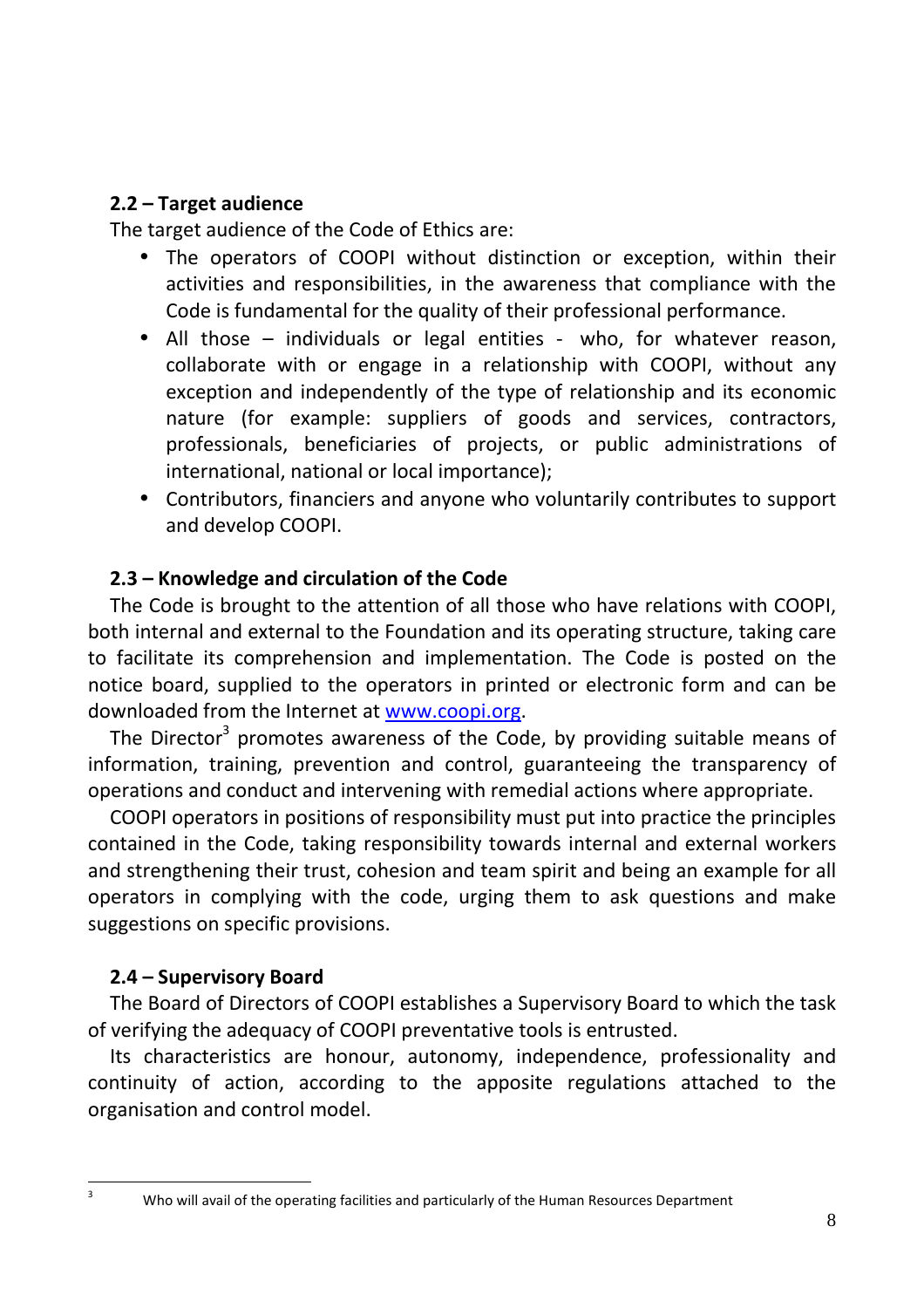Its duty is to monitor the effectiveness and adequacy of the organisational system, evaluating its performance and proposing any adjustments and/or updates on specific problems or criticalities detected during the course of inspections.

To accomplish its duty, the Ethics Committee is entitled to access any information and documents of the Foundation and has autonomous powers of initiative and control.

#### **2.5 Compliance within the Link 2007 project.**

 COOPI is a member of Link 2007, a joint table of cross-examination between the main Italian NGOs.

 Within such an ambit, and in the light of the similarities between the various organisations that are LINK members, COOPI intends to share skills and to develop joint preventative tools with the objective of defining common paths of compliance, at least for some of the more recurrent risk profiles and profiles of particular interest to NGOs.

 COOPI's Supervision Board will therefore be able to participate at the discussion table in order to formulate proposals and make observations.

#### **3 - Operational Principles**

#### **3.1 – Control system**

The organisation develops a control system with the aim of guaranteeing compliance with the Laws and Procedures, in order to safeguard the Organisation and its assets, to manage its activities with efficiency, efficacy and quality and to supply accurate and complete accounting and financial data.

Taking on responsibility at every level and verifying the quality and effectiveness of this responsibility must become common culture.

The internal controls must therefore be judged positively, considering the contribution that they can make to reach the Organisation's objectives, as well as their contribution in the prevention of illegal behaviour, or of behaviours that are early warning signs of illegal behaviour.

The creation of an internal system of controls which is supported by clear and well known procedures must be a common commitment at every level of the organisational structure. Consequently, all of the collaborators, within the ambit of their functions, must implement the controls for which they are responsible, indicating to the person in charge any dysfunction and any suggestions for improving the internal control system.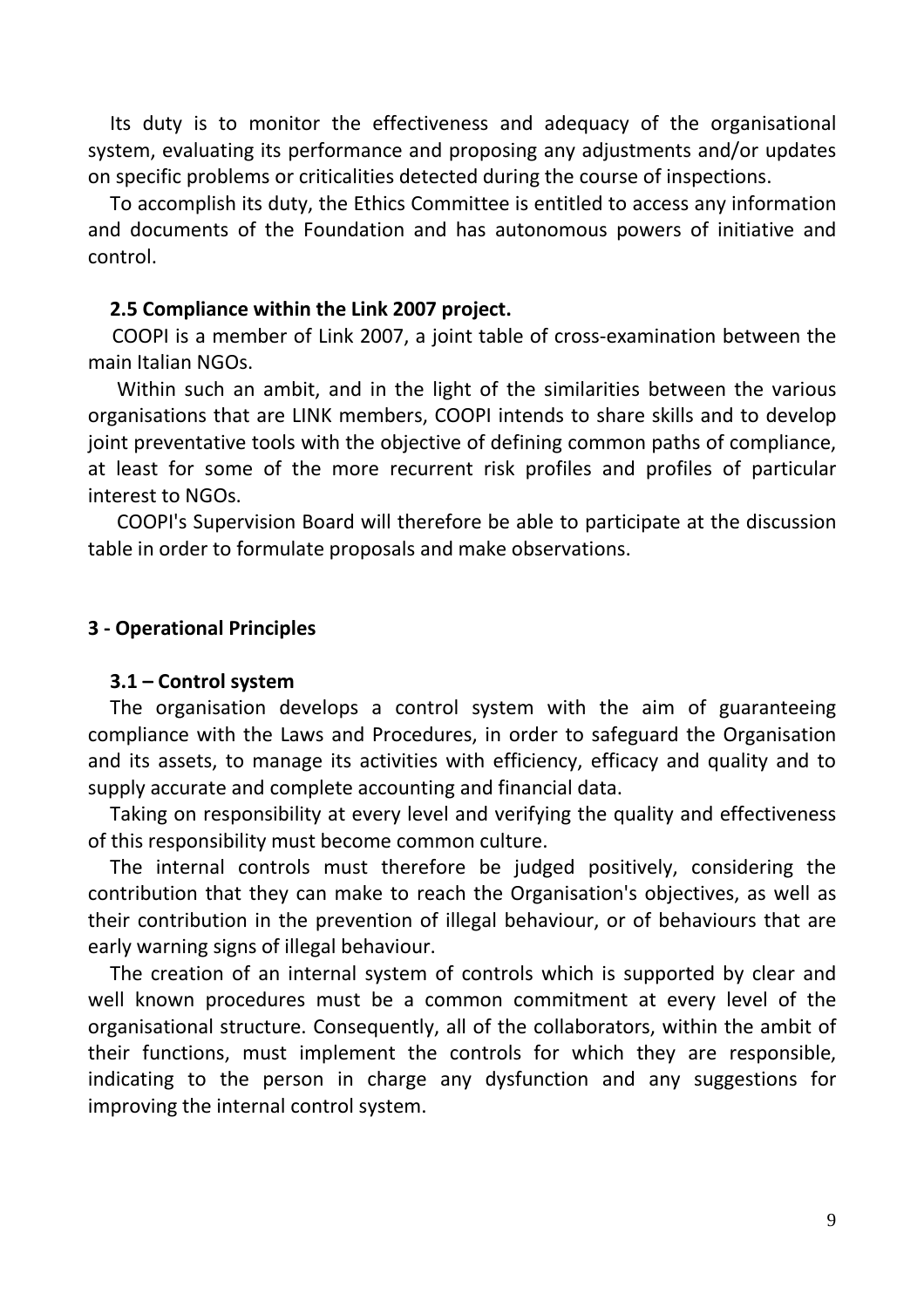Within the Organisation, the Internal Control & Quality Assurance office verifies the proper implementation of the internal monitoring system. To fulfil this task it has no restrictions or limitations on access to company data, files and assets; it is also obliged to bring to the management's attention any proposals regarding possible improvements to the risk management policies, the measuring instruments and the existing procedures, reporting periodically on the results of its activities and any anomalies detected.

# **3.2 – Accounting records and financial statements, prospectuses and similar documents**

The Organisation complies with the laws concerning the preparation of the financial statements. It adopts all the accounting-administrative documentation required by the law and prospectuses (budget reports) that are required for the financiers.

The Organisation's accounting is guided by accounting principles that are universally recognised and regulated by the law; its annual financial statements are subject to certification by an independent auditing business. Information and data concerning the Organisation provided to third parties, and the accounting records concerning its management, guarantee truthfulness, transparency, clarity, accuracy and completeness. It follows that the information about its assets and financial situation is truthful and correct.

COOPI has defined accounting procedures which all operators shall respect; adequate supporting documentation must be kept for each accounting entry related to a transaction. Supporting documentation must be readily available and stored according to the relative procedures in order to facilitate consultation by authorised internal auditors and external auditing companies.

Within the scope of their duties, the staff must guarantee the maximum transparency and traceability of the accounting operations.

#### **3.3 – Human resources**

Human resources, both in Italy and abroad, are a fundamental element for the Organisation. The operators' commitment and professionalism are crucial values and conditions for achieving the goals of the Organisation.

Therefore the Organisation undertakes to develop the expertise of its operators so that they can best express their potentialities.

 All operators are given the same opportunities of professional growth so that everyone can enjoy equal treatment, based on merit without discrimination as to sex, age, disability, religion, nationality, race, or political and trade-union opinions.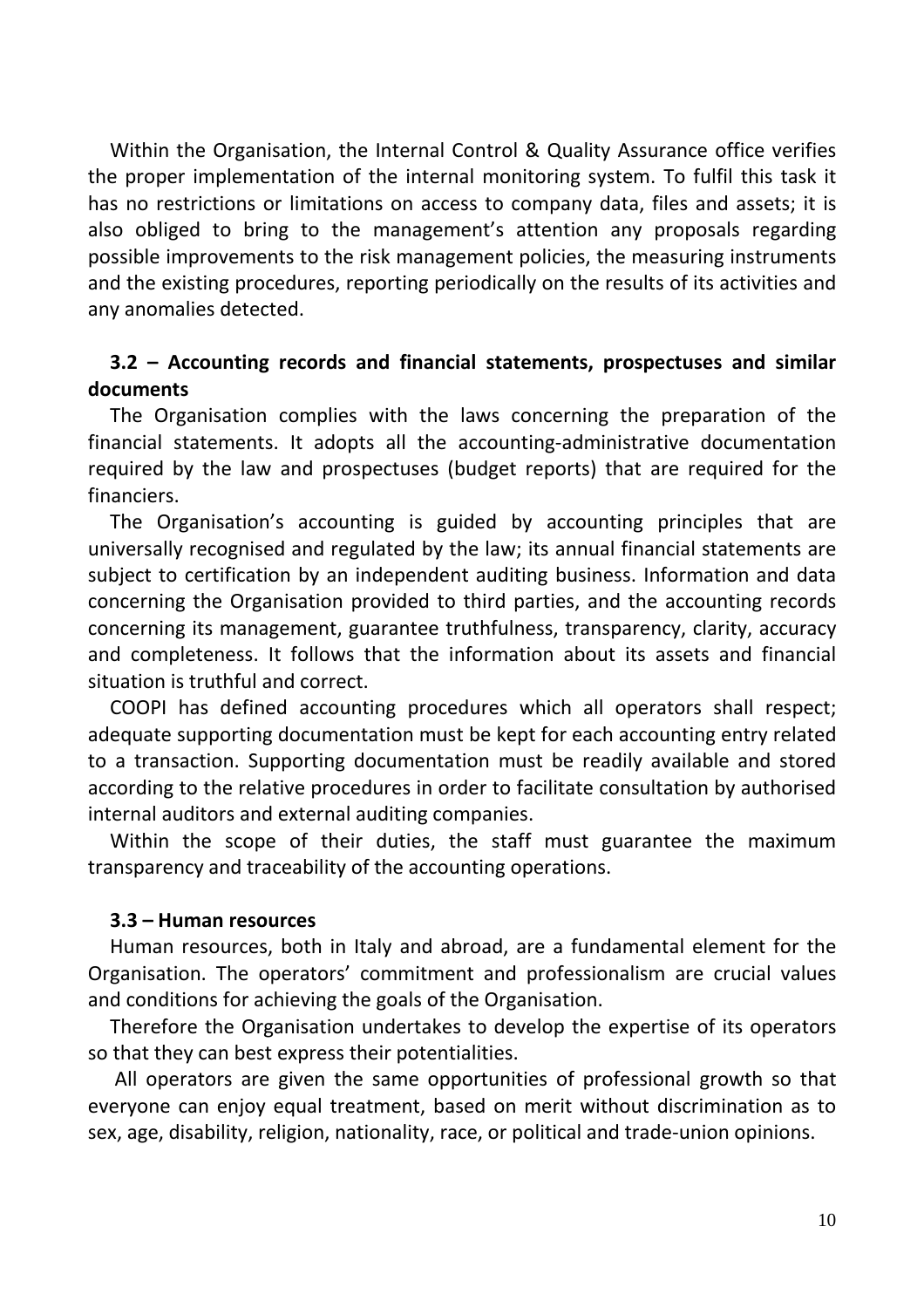The Organisation undertakes, while choosing its operators for overseas locations, to take into account the circumstances of the country, in order to guarantee the maximum security possible.

In particular it undertakes to ensure:

- respect of the Italian law on the subiect, or the law of the host country:
- a suitable and functional work environment;
- an open, cooperative and communicative relationship context that positively influences the quality of the work environment;
- conduct that facilitates the dissemination and awareness of the aims pursued by the Organisation;
- the recognition and enhancement of each person's expertise and contribution to the achievement of common goals;
- an appropriate and transparent circulation of information, needed for the regular performance and organisation of work;
- appropriate training sessions for each person's duties;
- a careful protection of privacy;
- adequate prevention and, if necessary, a balanced management of conflicts between employees;
- a constant willingness to listen to people who feel they have been the victim of actions or behaviour that are inconsistent with the above mentioned principles;
- adequate information about the living conditions and safety in the countries where the operators will be working and whilst respecting the personal health care choices of everyone.<sup>4</sup>

At the beginning of the working relation each employee is given due information concerning:

1) the functions and tasks they have to carry out;

2) the wages, and terms and conditions applicable to the stipulated employment contract;

3) the procedures and regulations to adopt in order to perform the work in the safest conditions possible.

All member of COOPI are required to know the principles of the Code as well as the standard procedures that regulate the roles and responsibilities held.

Each operator is obliged to:

- abstain from behaviours that are contrary to such principles, contents and procedures

 $\overline{a}$ 

<sup>4</sup>4 It is the responsibility of each operator to ensure the proper implementation of prophylactics and medications to safeguard their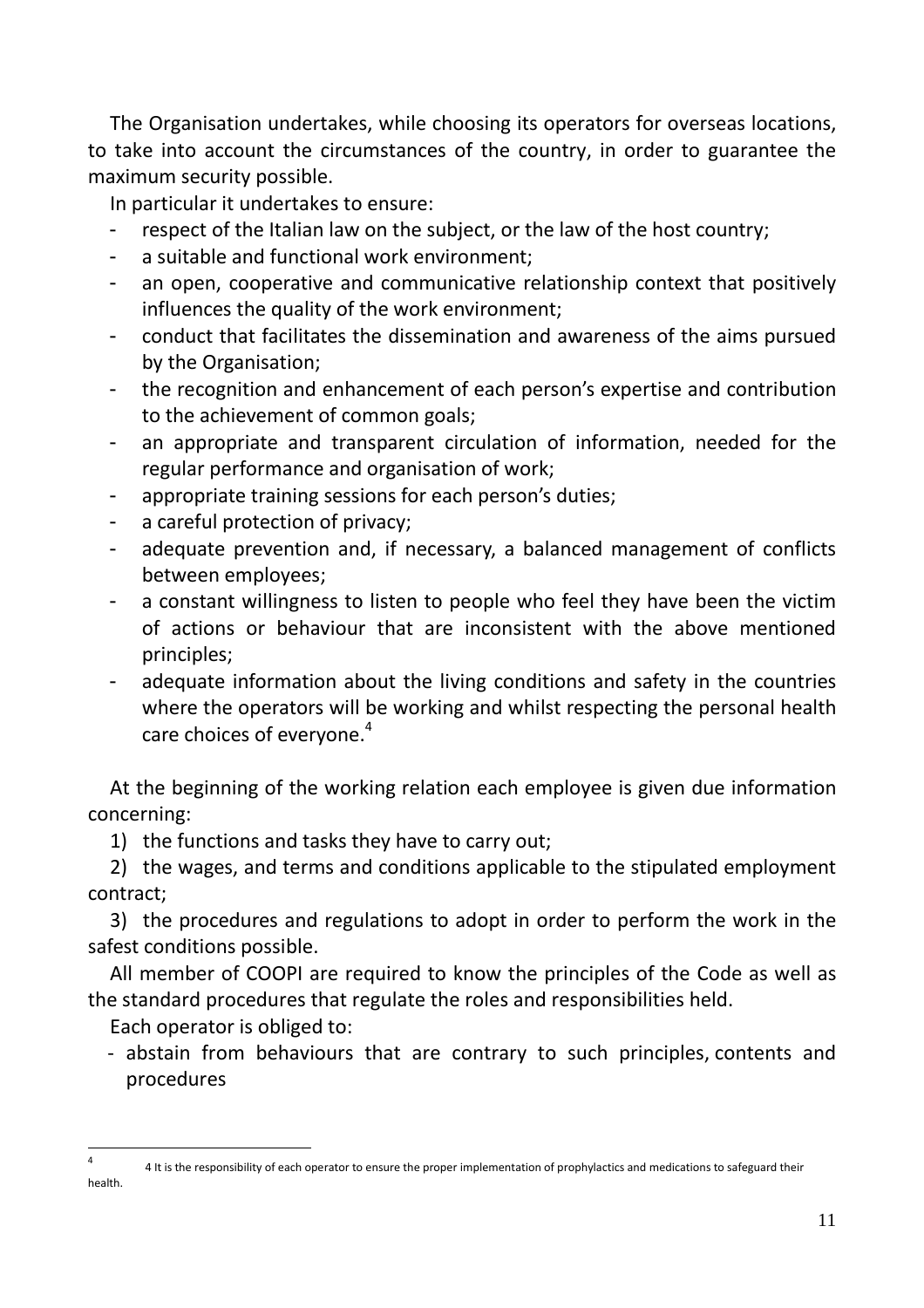- carefully select, when applicable, their own collaborators and constantly direct them to comply fully with the Code
- request that third parties with whom COOPI operators come into contact with familiarise themselves with the Code
- report, in a timely fashion, to their own contact or to the Supervision Board, the detection of any possible cases in which the code was broken or any requests for code violations were made, whether they detected these cases themselves or whether they were reported to them by stakeholders.
- collaborate with the Supervision Board in investigating possible violations
- promptly adopt immediate corrective measures when the situation requires it and, in any case, prevent any type of retort

Any violation of the principles and provisions contained in this Code by collaborators must be promptly reported to the Supervision Board via email (help@coopi.org) or via a written message.

Violation reports will be taken into consideration only when there is sufficient information to identify the terms of the violation itself and to allow the qualified officials to carry out an adequate investigation.

Retaliations following the reporting of possible violations must be reported directly to the Supervision Board itself by the parties responsible, notwithstanding the fact that they are not permitted to conduct personal investigations or to report findings to third parties except for the Supervision Board.

The organisation will act in such a way as to protect those who report code breaches against any form of retaliation, discrimination or penalisation, furthermore ensuring the anonymity of the signalling party's identity, without prejudice to any obligations imposed by law and whilst protecting the rights of people accused erroneously and/or accused in bad faith.

# **3.4 – Health, safety and environmental protection, public safety**

COOPI makes sure that the activities carried out by its operators comply with the international agreements and standards and with the laws, regulations, administrative procedures and national policies of the Countries in which they work. In particular it pays attention to the protection of the health and safety of the workers, the environment and public safety.

COOPI asks its partners, through the procedures they have to comply with when carrying out their tasks, to take active part in the process of risk prevention, environmental protection, public safety, and health and safety protection with regard to themselves, their colleagues and third parties, always keeping in mind the situations of particular complexity which can arise from operating in critical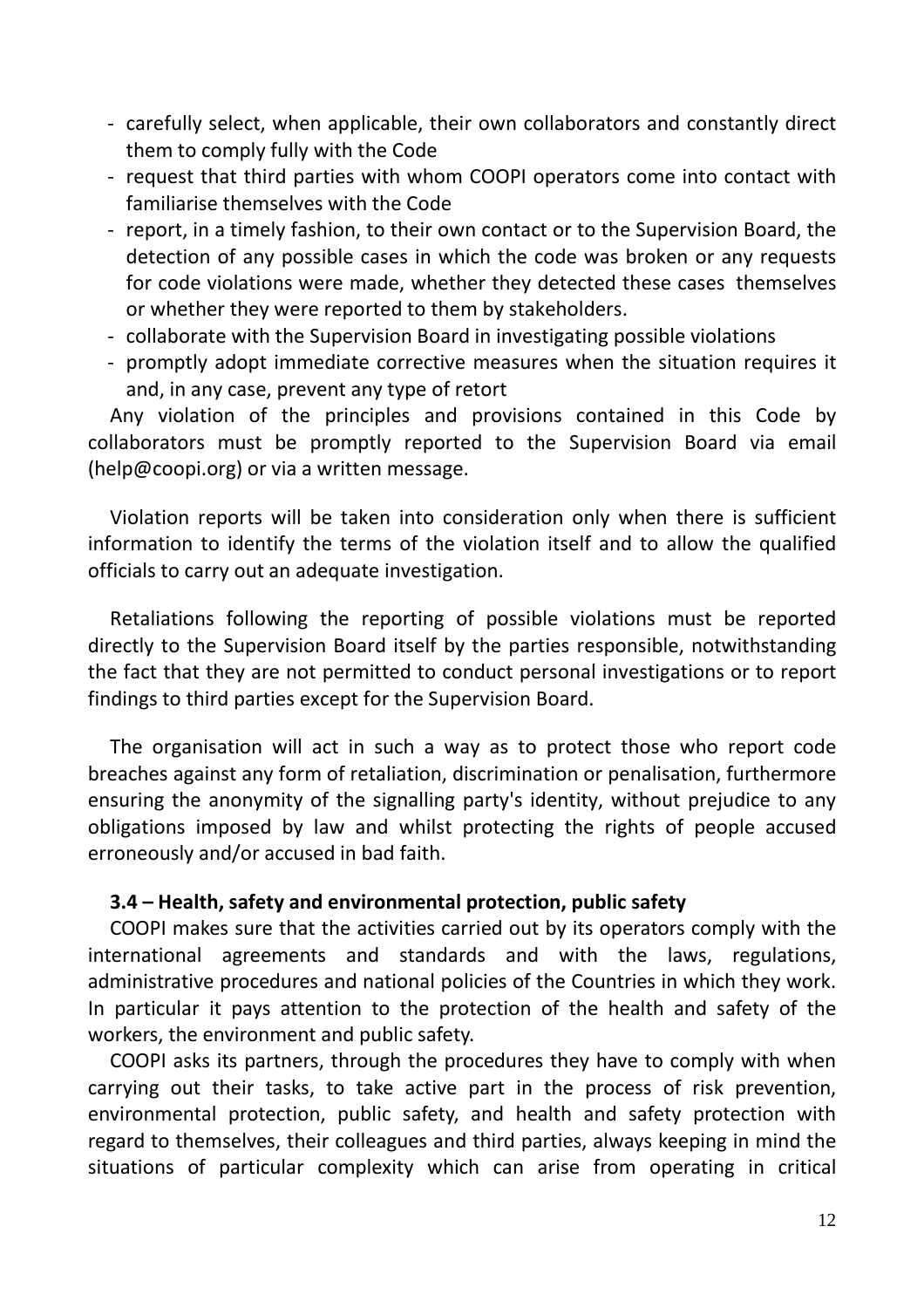environments characterised by unavoidable and unpredictable dangerous conditions (such as forces of nature, for example).

# **4 – Assets and information of the Organisation**

## **4.1 – Using the Organisation's assets**

All operators are given material and immaterial assets such as, for example, computers, printers, equipment, cars, software, *know-how* concerning activities, and strategic and economic-financial activity plans.

The protection and conservation of these assets is fundamental for the safeguard of the Organisation's patrimony. The operators shall use these assets only and solely to carry out activities concerning the Organisation and for purposes authorised by the specific functions.

# **4.2 – Information protection (Privacy)**

The Organisation guarantees the confidentiality of the information in its possession and abstains from searching for confidential data, except for instances of authorisation by the person concerned and, in any case, always in compliance with the law. It makes sure that its employees use any confidential information obtained by virtue of their relationship with the Organisation, solely for purposes related to their work.

In order to guarantee confidentiality, the Organisation ensures a high security level when selecting and using the information technology used for processing personal data and confidential information, in accordance with the current regulations concerning privacy.

COOPI undertakes to adopt adequate and preventive safety measures for all databases in which personal data are collected and stored, in order to avoid destruction, loss or unauthorised access or processing.

COOPI's activities constantly require the acquisition, storage, processing, communication and dissemination of news, documents and other data concerning negotiations, administrative procedures, financial operations, know-how (contracts, projects, reports, notes, studies, photographs, software, etc.) which, by contractual agreement, cannot be disclosed to the outside or whose inappropriate or untimely disclosure could cause detriment to the Organisation itself.

Without prejudice to the transparency of the activities carried out and to the information requirements imposed by law, operators shall guarantee confidentiality for news acquired during their working activity.

Therefore, operators shall not reveal to third parties any information concerning the wealth of technical, organisational and financial knowledge concerning the Organisation, nor any other non- public information, except where disclosure is required by law or by internal regulations.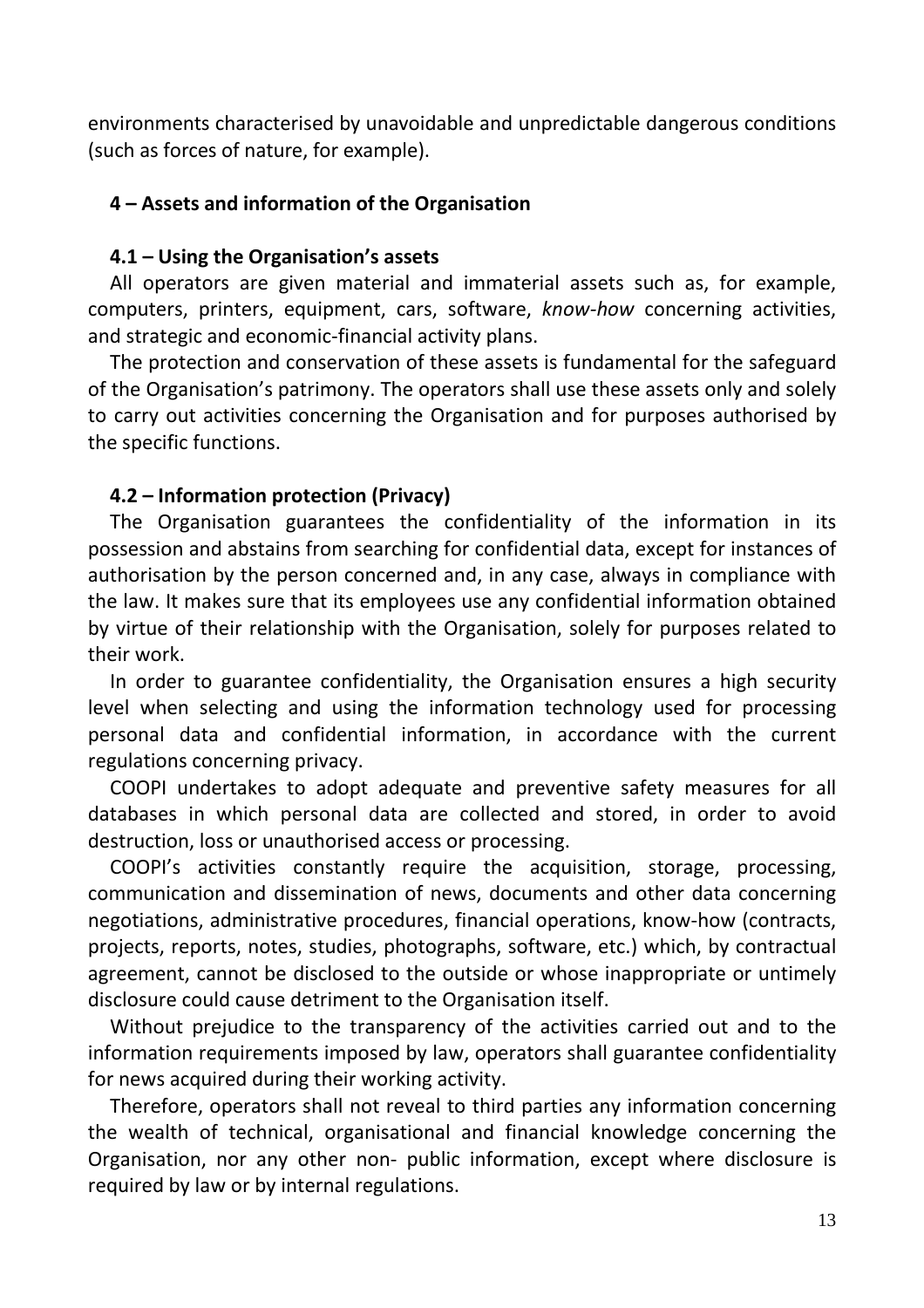However, the target audience of the Code cannot use internal information to their own advantage nor disclose it outside the Organisation.

The Organisation promotes research and innovation by all operators within the scope of their own activities and responsibilities. The intellectual result of this activity is a central and essential asset and all operators are required to contribute actively to the production, management and protection of this asset in order to allow its development, safeguarding and enhancement.

# **5 – Relations with third parties**

# **5.1 Relations with contributors**

To implement its activities in Italy and abroad, the Organisation avails itself of public and private funding.

Its relations with contributors are based on honesty and transparency. Money transfers must be made to bank accounts held by the Foundation. Payments are not permitted to bank accounts held by individuals.

In relations with public contributors in Italy and abroad, it is forbidden to give, offer or promise money or other benefits or favours that can reasonably be deemed as actions exceeding the normal standards of courtesy. It is also forbidden to exert illegal pressure on public officials, civil servants, managers, or on functionaries and employees of Italian and foreign public administrations or of EU and international public bodies or their relatives and cohabitants.

When taking part in calls for tender, to obtain grants, funds or financing by Italian, EU or international public bodies, COOPI's members of staff – according to their duties, responsibilities and authority – shall produce, evaluate and present authentic and truthful statements and/or documents.

Private companies that intend to take part in humanitarian projects, also by supplying goods or services, are required by the Organisation to respect human rights, workers' rights and the environment.

The Organisation does not accept material or money donations from companies that produce or trade in weapons, pornography or any other matter that degrades human beings and the environment.

# **5.2 – Relations with Partners**

Within the scope of its humanitarian activities, the Foundation promotes and supports the active involvement of local partners in carrying out its activities and pursuing its aims and goals.

Partners (institutions or associations) are chosen according to the following criteria:

- they must be independent from Italian or international political parties
- they must base their actions on the same ethical principles as the Organisation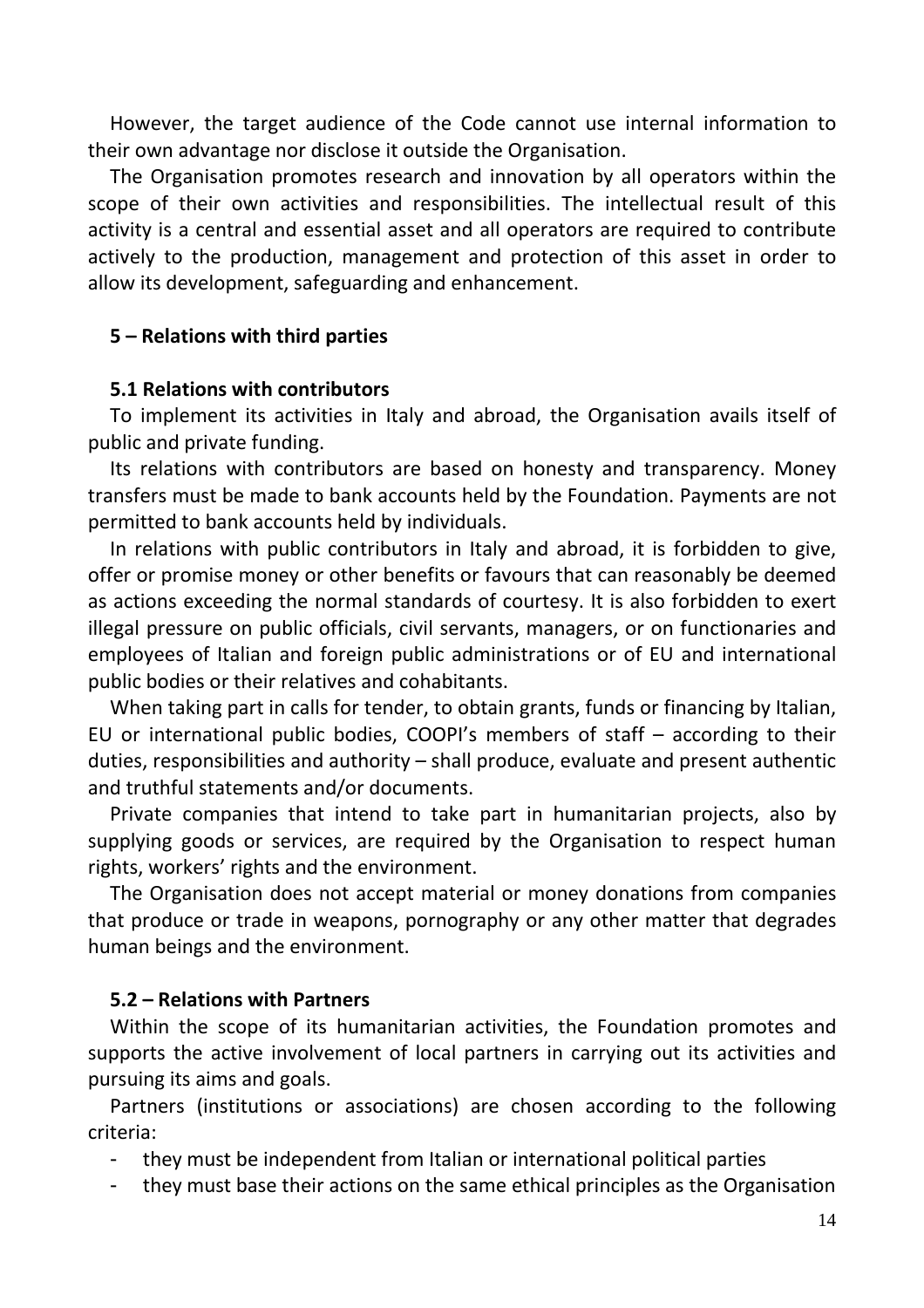In accordance with article 28 of the Italian law concerning Development Cooperation (no. 49/87), the Foundation does not accept dependency relationships with profit-making companies, nor being associated in any way to their economic interests.

Local partners can also be public bodies provided that the Foundation has freedom of action and decision making with respect to its stated aims and goals.

The Foundation supports the creation of local organisations, utilising and developing the skills and expertise of individuals and of the communities with the aim of giving continuity to the humanitarian action.

#### **5.3 – Relations with suppliers**

When purchasing goods, labour or services for its cooperation initiatives and humanitarian aid, the Organisation favours, if good quality is guaranteed, the technicians and providers from the country concerned.

Suppliers are selected and goods, labour and services are purchased based on objective evaluations in compliance with competitiveness, quality, affordability, price and integrity: these principles are stated and regulated according to the procedures adopted by the Organisation.

The target audience is required to comply with these principles and with the regulations established by the Organisation concerning supply contracts.

Contracts stipulated by COOPI must inform third parties that COOPI adopts a Code of Ethics which all stakeholders must respect. The procedure for purchasing goods and services defines how suppliers are invited to respect the ethical standards.

# **5.4 – Relations with the press and other mass media**

The success of COOPI's programmes also depends on its relations with the media. COOPI operators can be assigned representation duties and therefore have to play a role in communication.

The materials to disseminate, press releases and any appeals to be signed have to be agreed upon with the Press Office. Contact with the media is held by the President and by the Press Office of the Organisation. Requests to members of the organisation for interviews and comments must be communicated to the Press Office.

Journalists sent by the Organisation to project areas or journalists who come into contact with its members must be welcomed and guided in their work in a transparent and professional manner. The Organisation addresses the press and mass media through designated persons, who must maintain an honest, helpful, cautious and transparent attitude.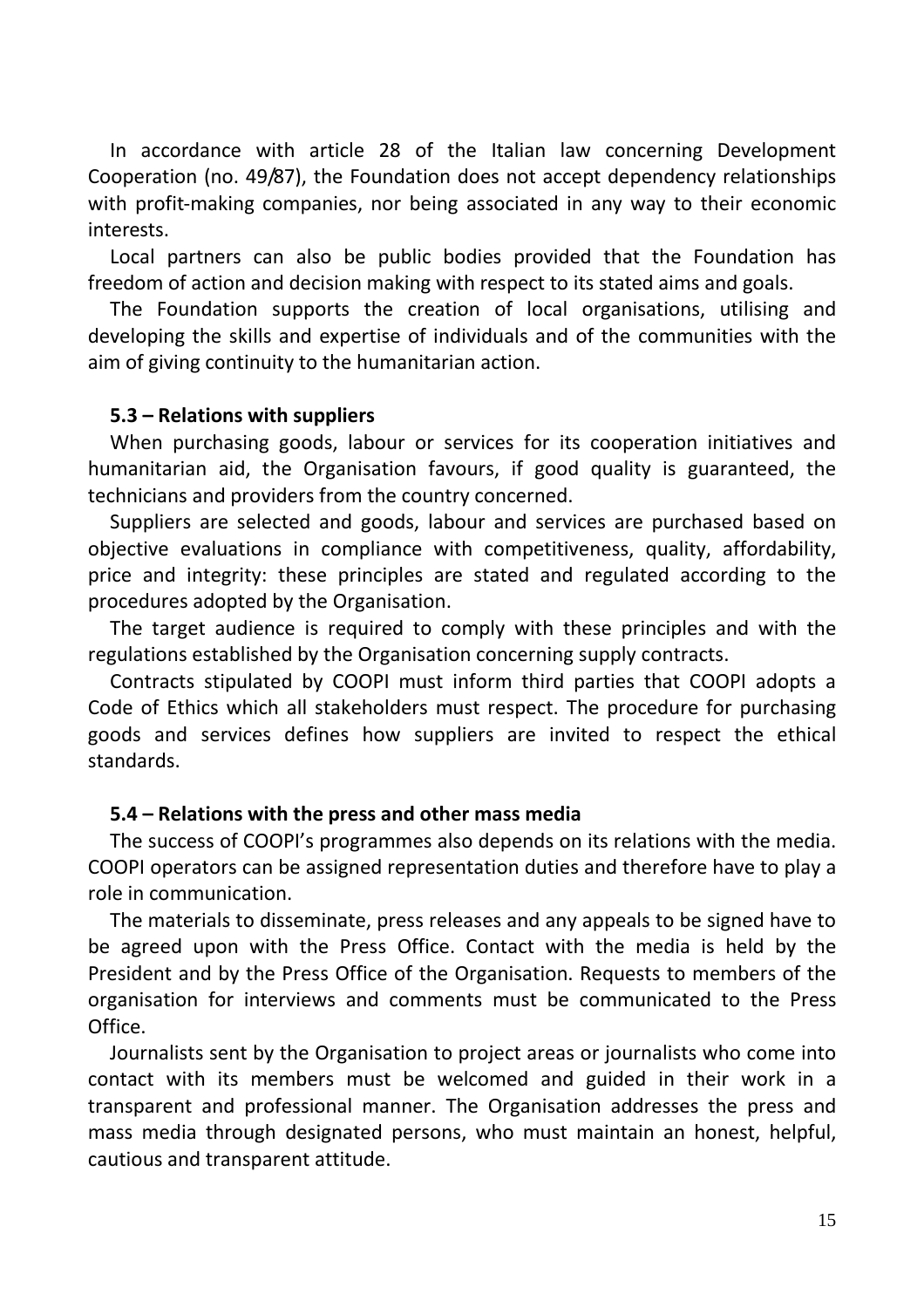Communications outside the Organisation must be truthful, complete and verifiable, not aggressive and respectful of people's rights and dignity.

# **5.5 – Participation in external initiatives, events or meetings**

COOPI supports participation in external initiatives, events and meetings provided that they are compatible with its working or professional activity. These are:

- participation in conferences, congresses, seminars and courses
- writing articles, essays and publications in general
- participation in public events in general

In this regard, COOPI operators called upon to describe or supply to the outside, data or news concerning the goals, achievements and points of view of COOPI, are required to respect internal procedures and to obtain authorisation from their coordinator and agree upon contents with the relevant COOPI department.

# **5.6 – Relations with bodies appointed to monitor and audit**

Relations with bodies that carry out internal and external audits and monitoring $5$ must be based on principles of integrity, promptness, honesty and transparency. Utmost cooperation must be given. It is forbidden to conceal information or provide false or untrue documentation as well as hinder or prevent these bodies from carrying out their monitoring and auditing activity.

# **5.7 – Relations with the Court**

It is forbidden to influence people called to Court in any way in order to persuade them not to issue a statement or to issue false statements.

The staff of the Foundation are required to cooperate as closely as possible when the competent authorities carry out their inquiries.

# **6 – Conflict of interests**

# **6.1 - General rules**

Any situation that may constitute or result in a conflict of interest<sup>6</sup> must be promptly reported to the person in charge for evaluation and guidance. Operators are not allowed to accept money or other favours from third parties for advice or services provided related to their relationship with the Organisation.

# **6.2 - Family Relationships**

Any decision concerning the operations of the Organisation (supply contracts, partnerships, recruitment, etc.) must be adopted with a view to the Organisation's opportunities and be based on sound evaluations and must never be dictated by

<sup>-&</sup>lt;br>5 Internal Audit, Audit by the financiers, audit company, guarantor of the code

<sup>6</sup> Having private interests in the same institutional activity sector which is managed in order to gain benefits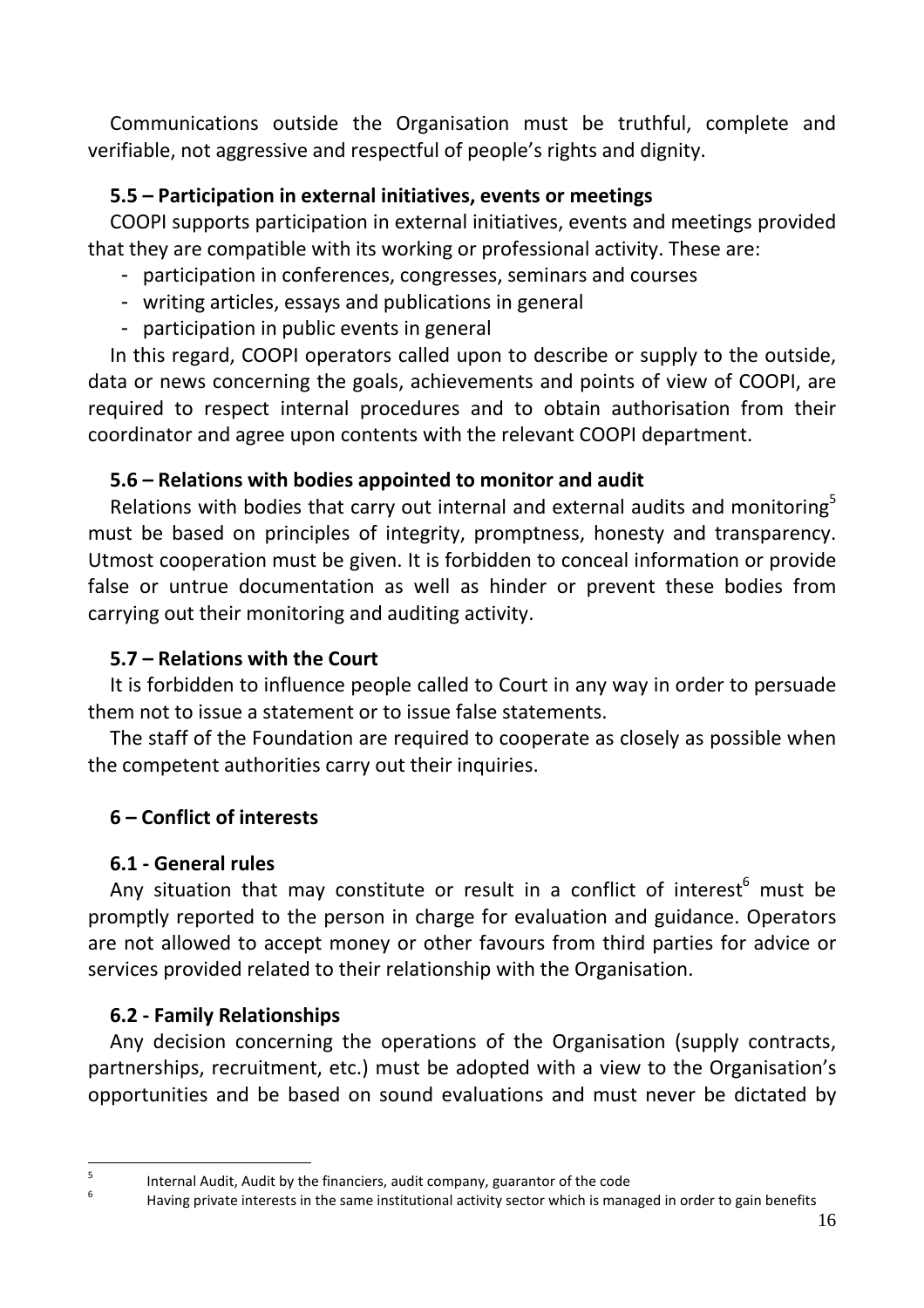personal interests or benefits, either direct or indirect. Careful assessment will be made of situations such as those described below by way of example:

- entertaining relations or starting business negotiations with parties that employ or are under the supervision of relatives or close friends;

- holding, directly or indirectly, shares of participation, that are not merely symbolic, in enterprises that intend to have or have commercial relations with the Organisation or with subjects working in the same sector;

#### **6.3 – External working activity**

Operators are not allowed to work or to supply services in connection with the Foundation to third parties without prior communication to their contact person, nor to carry out activities that are in disagreement or conflict with their duties or with the purposes and the image of the Foundation.

# **7 – Specific obligations of the operators**

In addition to complying with the laws, COOPI operators shall respect ethics and human rights through an even stricter attitude than that provided for by the legislator.

Moreover, the following is a non-exhaustive list of the partners' obligations:

# Compliance with the laws and regulations

All operators undertake to adopt any necessary prevention and control measures to guarantee, within the scope of their activity, compliance with the current laws in the country they are working in as well as with the internal procedures and regulations in any geographic context and at all decision-making and executive levels.

COOPI operators that become aware of any omissions, falsifications or negligence concerning accounting or documents used for accounting records, are required to report the facts to their contact person in accordance with the procedures laid down by the regulations.

#### Non-discrimination

Operators are obliged to respect the fundamental human rights without discrimination of any kind and with particular reference to children's rights; moreover, they are required to respect the culture, religion and dignity of others.

Operators must avoid any discrimination based on sex, health, age, nationality, political leanings and religion when working with others.

#### Employment of minors

The employment of minors for project activities must be evaluated bearing in mind the rights and laws of the Country.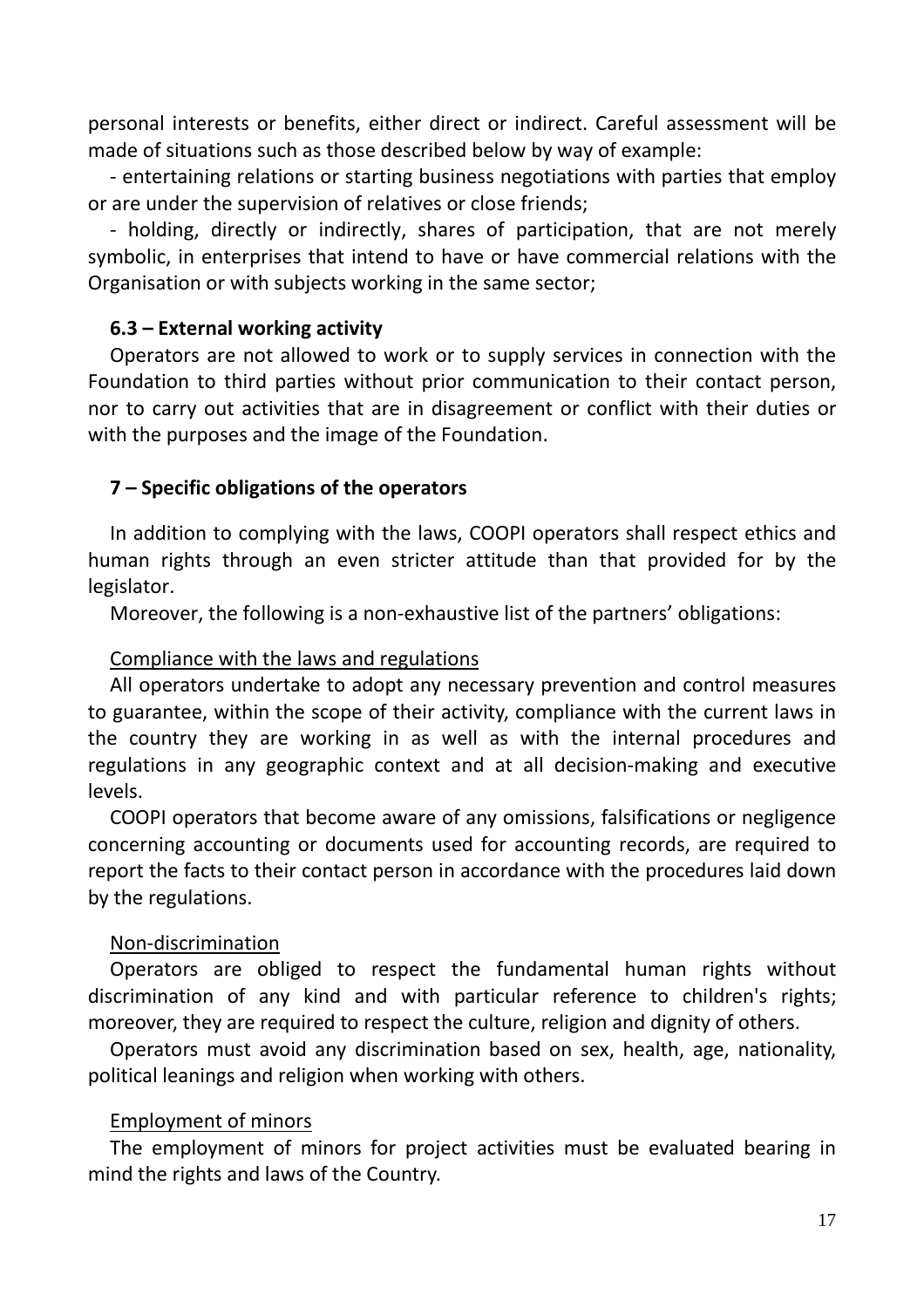## Mobbing and Stalking

Operators shall not adopt behaviour deemed as moral violence and/or psychological persecution aimed at offending the dignity and psychophysical integrity of subordinate operators or at degrading the work environment.

In internal and external working relations nobody must be placed in a state of subjection through violence, threats, abuse of authority, offences and physical or verbal attacks, nepotism or sexual extortion. Any kind of harassment, including sexual harassment, is forbidden.

## Sexual exploitation

It is forbidden to enter into or solicit sexual relations with the beneficiaries of the projects. Relationships between the staff of the project/organisation and beneficiaries are discouraged when these create unequal power dynamics. Moreover, exchanges of money, favours, employment or offers of employment in exchange for sex are forbidden.

#### Sexual relations with minors

It is forbidden to have sexual relations with minors.

## Use of Drugs

COOPI operators must never work under the effect of drugs, alcohol, narcotics and generally of any substances considered to be illegal in the Country in which they work. None of these substances are allowed in the offices and premises of COOPI.

# Safety

Behaviour that endangers or could endanger the health or safety of the operators or third parties shall be avoided.

COOPI operators are responsible for safety and must promote safety by complying with the procedures of the organisation and the regulations of the Country.

# Involvement in Military and Political Activities

Operators shall not get involved in military operations or political activities that might disturb law and order. In broader terms, operators shall not take part in the political life of the Country in which they work.

Operators working in Italy shall not use their position in COOPI in favour of political parties.

If operators in representative positions take on a political office, they must inform COOPI's Board of Directors as this may be in conflict with their undertaken responsibility and position.

Use of the Organisation's tools Operators shall: